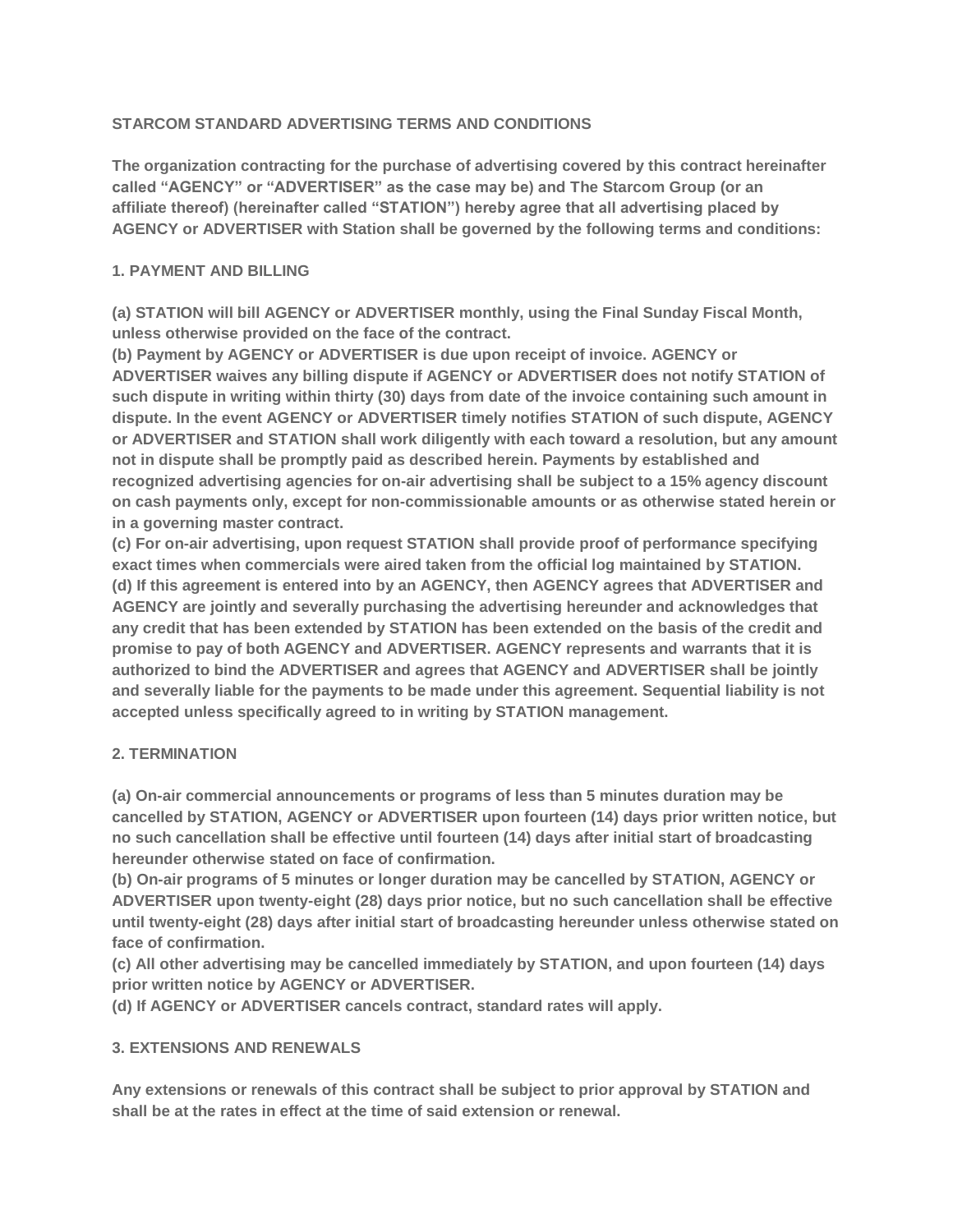## **4. EFFECT OF BREACH**

**(a) STATION reserves the right to terminate this contract upon default by AGENCY or ADVERTISER in the payment of bills or other material breach of the terms hereof at any time upon one day's notice. Upon such termination all charges for advertising completed hereunder and not paid shall become immediately due and payable. If STATION terminates by reason of AGENCY's or ADVERTISER's material breach, AGENCY's or ADVERTISER's liability shall be to pay not only for advertising completed hereunder prior to termination by STATION but for advertising to be completed thereafter under the contract, less only the STATION's actual cost savings realized on account of termination (such as fees to live talent that are cancellable at the time of termination of the contract).**

**(b) In the event of material breach by STATION in performing this contract, AGENCY or ADVERTISER reserves the right to terminate this contract at any time upon one (1) day's prior notice. In no event shall STATION be liable or responsible for any incidental, special, consequential or punitive damages (including without limitation, lost profits, promotional costs or costs of other media) relating to the performance or breach of this Agreement whether arising in contract, tort or otherwise. STATION's total liability to AGENCY and/or ADVERTISER for any breach of or failure to perform this Agreement shall be limited to a refund of any amounts paid to STATION under this Agreement regardless of whether such liability arises in contract, tort or otherwise.**

**(c) In case suit or action is instituted by STATION for the collection of any money owing hereunder or for enforcement of any of STATION's rights hereunder, AGENCY and/or ADVERTISER agrees to pay all costs and disbursements of said suit or action together with reasonable attorney's fees.**

### **5. FAILURE TO BROADCAST**

**If for any reason there is an interruption or omission of any advertising contracted to be broadcast or published hereunder, STATION may suggest a substitute time period for the broadcast/publication of the interrupted or omitted advertising. If no such substitute time period is acceptable to AGENCY or ADVERTISER, STATION shall provided AGENCY or ADVERTISER with the following: (1) with respect to an on-air program, a pro rata reduction in the time and/or program charges hereunder in the amount of money assigned to the time and/or program charges at time of purchase; (2) with respect to an onair commercial announcement, a reduction in the time charges equal to the amount of money assigned to the commercial announcement at time of purchase; and (3) with respect to all other advertising, a pro rata reduction of charges hereunder . . The foregoing shall be STATION's sole liability for any failure to broadcast/publish any advertising hereunder. IN NO EVENT SHALL STATION BE LIABLE FOR ANY CONSEQUENTIAL, INCIDENTAL, INDIRECT, SPECIAL OR PUNITIVE DAMAGES, WHETHER ARISING IN CONTRACT, TORT (INCLUDING NEGLIGENCE) OR OTHERWISE.**

### **6. SUBSTITUTION OF PROGRAMS OF PUBLIC SIGNIFICANCE**

**(a) STATION shall have the right to cancel any purchased advertising or portion thereof covered by this contract in order to broadcast any program (or publish any content) which, in its absolute discretion, it deems to be of public significance. In any such case, STATION will notify AGENCY or ADVERTISER in advance if reasonably possible, but where such notice cannot**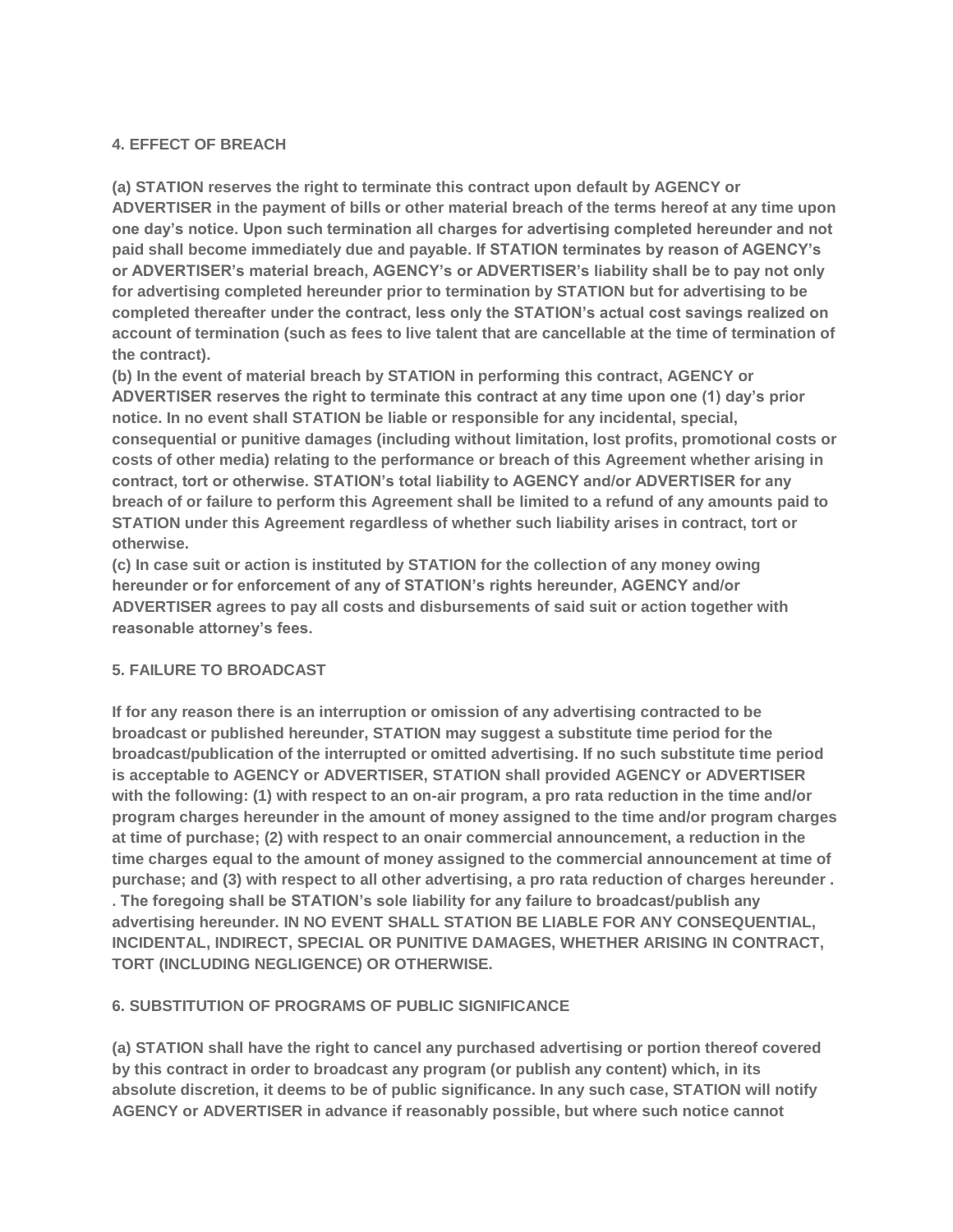**reasonably be given STATION will notify AGENCY or ADVERTISER promptly after such scheduled broadcast/publication has been cancelled.**

**(b) If AGENCY or ADVERTISER and STATION cannot agree upon a satisfactory substitute day and time, the broadcast/publication time so preempted shall be deemed cancelled without affecting the rates, discounts, or rights provided under this contract, except that AGENCY or ADVERTISER shall not have to pay the cancelled STATION charges.**

#### **7. ON-AIR RATE CLASS CODES AND OTHER TERMS**

**(a) The on-air Rate Class Codes are as follows: F = Fixed, will run within designated day and day part; M = Moveable within the overall time parameters indicated without promise as to the specific placement or distribution therein; P = Preemptible, scheduled to run within the overall time parameters indicated subject to preemption for other business at the discretion of the STATION. (b) Any additional written terms and conditions contained in STATION's proposal or quotation, which are not inconsistent herewith, are hereby incorporated by reference.**

#### **8. PROGRAM AND COMMERCIAL MATERIAL**

**(a) Unless otherwise noted on the face of this contract, all advertising shall be furnished by STATION, excluding content and material, which shall be furnished by AGENCY or ADVERTISER. All expenses connected with the delivery of advertising to STATION, and with return therefrom, if return is directed, shall be paid by AGENCY or ADVERTISER. In the event STATION furnishes or produces the advertising, STATION shall own all rights to such advertising and the copy and content contained therein, including without limitation all copyrights, the creative concept contained therein, and any display, audio and/or video content.**

**(b) STATION will attempt to advise AGENCY or ADVERTISER by telephone or email if AGENCY or ADVERTISER furnished advertising material and/or scheduling instructions do not arrive 72 hours in advance of advertising date. If such material and instructions do not arrive at the STATION within twenty-four (24) hours after STATION has notified the AGENCY or ADVERTISER, STATION may bill AGENCY or ADVERTISER (as the case may be) for the time/advertising reserved. STATION will use reasonable commercial efforts to broadcast/publish material received from AGENCY or ADVERTISER despite late receipt.**

**(c) With respect to banner advertising, AGENCY or ADVERTISER shall not furnish to STATION any advertising material in violation of the Starcom Blocked Ads List, as modified by Station from time to time. A copy of the most recent Starcom Blocked Ads List is available upon request. If any AGENCY or ADVERTISER banner ad violates Starcom Blocked Ads List and no substitute ad is provided, STATION may bill AGENCY or ADVERTISER (as the case may be) for the ad space reserved.**

**(d) If, due to public emergency or necessity, force majeure, restrictions imposed by law, acts of God, labor disputes or for any other cause beyond AGENCY's or ADVERTISER'S control, AGENCY or ADVERTISER cannot provide advertising material prior to scheduled broadcast/publication hereunder, AGENCY or ADVERTISER shall not be liable to STATION. In such event, STATION shall suggest a substitute day and time period for broadcast/publication of said advertising and/or program material. If no such substitute day and time period is mutually agreed upon, STATION shall credit AGENCY or ADVERTISER for the charges hereunder in the amount of money assigned to the subject advertising.**

**(e) Advertising material provided by AGENCY and ADVERTISER is subject to approval and STATION may exercise a continuing right to reject such material, including a right to reject for**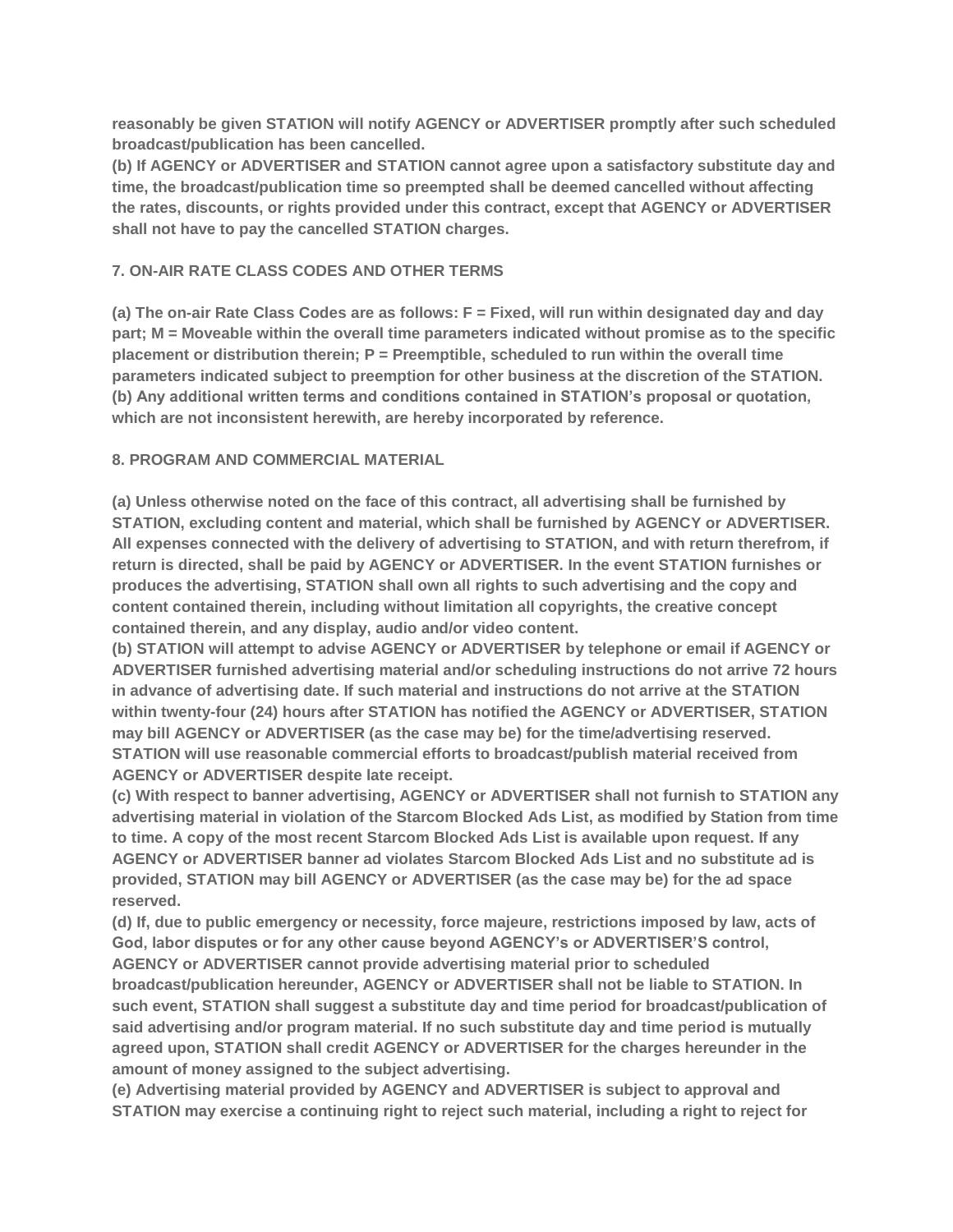**unsatisfactory technical quality or content. In the event advertising material is unsatisfactory, STATION shall have the right to substitute its own material at no penalty to AGENCY or ADVERTISER. In the event the commercial material is unsatisfactory, STATION will attempt to notify AGENCY or ADVERTISER by telephone or email and unless AGENCY or ADVERTISER furnishes satisfactory material twenty-four (24) hours prior to broadcast/publication time. STATION may bill AGENCY or ADVERTISER (as the case may be) for the time/advertising reserved. STATION will use reasonable commercial efforts to broadcast/publish material received from AGENCY or ADVERTISER despite late receipt.**

**(f) In the event STATION provides copy and/or production services to ADVERTISER all rights to such copy, production and any audio and /or video recordings thereof shall be and remain the sole and exclusive property of STATION and ADVERTISER's permitted use thereof shall be limited to advertising on the STATION.**

## **9. ADVERTISING LIABILITIES**

**(a) STATION agrees to hold and save AGENCY and ADVERTISER harmless against all liability resulting from the broadcast of material supplied by Station (i.e., excluding material furnished by AGENCY or ADVERTISER. AGENCY and ADVERTISER jointly and severally agree to hold and save STATION harmless against all liability resulting from the advertising material or program material furnished by AGENCY or ADVERTISER.**

**(b) AGENCY and ADVERTISER warrant that all commercials provided to Station are properly licensed to be published and performed via over the air broadcast and on the internet. Station may elect to publish and perform commercials on the internet.**

### **10. NON-DISCRIMINATION POLICY**

**NONDISCRIMINATION POLICY: Station does not discriminate in advertising contracts on the basis of race or ethnicity, and will not accept any advertising which is intended to discriminate on the basis of race or ethnicity. ADVERTISER and/or AGENCY represents and warrants that it is not purchasing advertising time from Station that is intended to discriminate on the basis of race or ethnicity.**

### **11. GENERAL**

**(a) STATION shall exercise normal precautions in handling of property and mail but assumes no liability for loss of or damage to program or advertising material and other property furnished by AGENCY or ADVERTISER. STATION will not accept or process mail, correspondence or telephone calls in connection with broadcasts/publications except after prior approval.**

**(b) This contract, including the rights under it, may not be assigned or transferred by AGENCY or ADVERTISER without first obtaining the consent of STATION in writing, nor may STATION be required to broadcast/publish hereunder for the benefit of any advertiser other than the one named on the face contract. Failure of STATION or of AGENCY or ADVERTISER to enforce any of the provisions herein shall not be construed as a general relinquishment or waiver as to that or any other provision.**

**(c) STATION's obligations hereunder are subject to the terms and conditions of licenses held by it and to applicable federal, state and local laws and regulations.**

**(d) This contract contains the entire agreement between the parties relating to the subject matter herein contained, and no change or modification of any of its terms and provisions shall be**